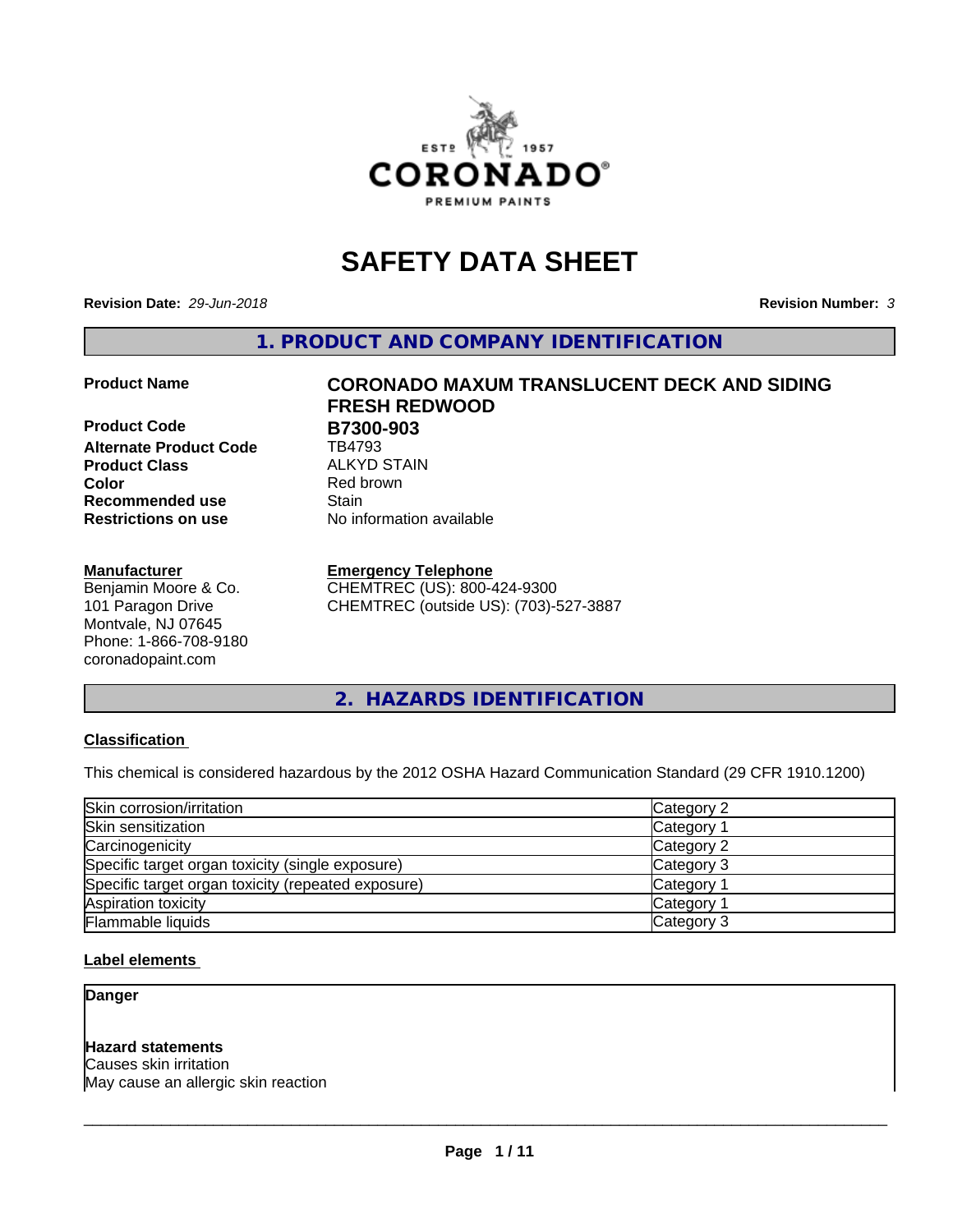Suspected of causing cancer May cause drowsiness or dizziness Causes damage to organs through prolonged or repeated exposure May be fatal if swallowed and enters airways Flammable liquid and vapor



**Appearance** liquid **Odor** solvent

#### **Precautionary Statements - Prevention**

Obtain special instructions before use Do not handle until all safety precautions have been read and understood Use personal protective equipment as required Wash face, hands and any exposed skin thoroughly after handling Contaminated work clothing should not be allowed out of the workplace Wear protective gloves Do not breathe dust/fume/gas/mist/vapors/spray Do not eat, drink or smoke when using this product Use only outdoors or in a well-ventilated area Keep away from heat, hot surfaces, sparks, open flames and other ignition sources. No smoking Keep container tightly closed Ground/bond container and receiving equipment Use explosion-proof electrical/ventilating/lighting/equipment Use only non-sparking tools Take precautionary measures against static discharge Keep cool **Precautionary Statements - Response** IF exposed or concerned: Get medical advice/attention **Skin** If skin irritation or rash occurs: Get medical advice/attention

IF ON SKIN (or hair): Remove/Take off immediately all contaminated clothing. Rinse skin with water/shower Wash contaminated clothing before reuse

#### **Inhalation**

IF INHALED: Remove victim to fresh air and keep at rest in a position comfortable for breathing **Ingestion**

IF SWALLOWED: Immediately call a POISON CENTER or doctor/physician

# Do NOT induce vomiting

**Fire**

In case of fire: Use CO2, dry chemical, or foam for extinction

#### **Precautionary Statements - Storage**

Store locked up Store in a well-ventilated place. Keep container tightly closed

#### **Precautionary Statements - Disposal**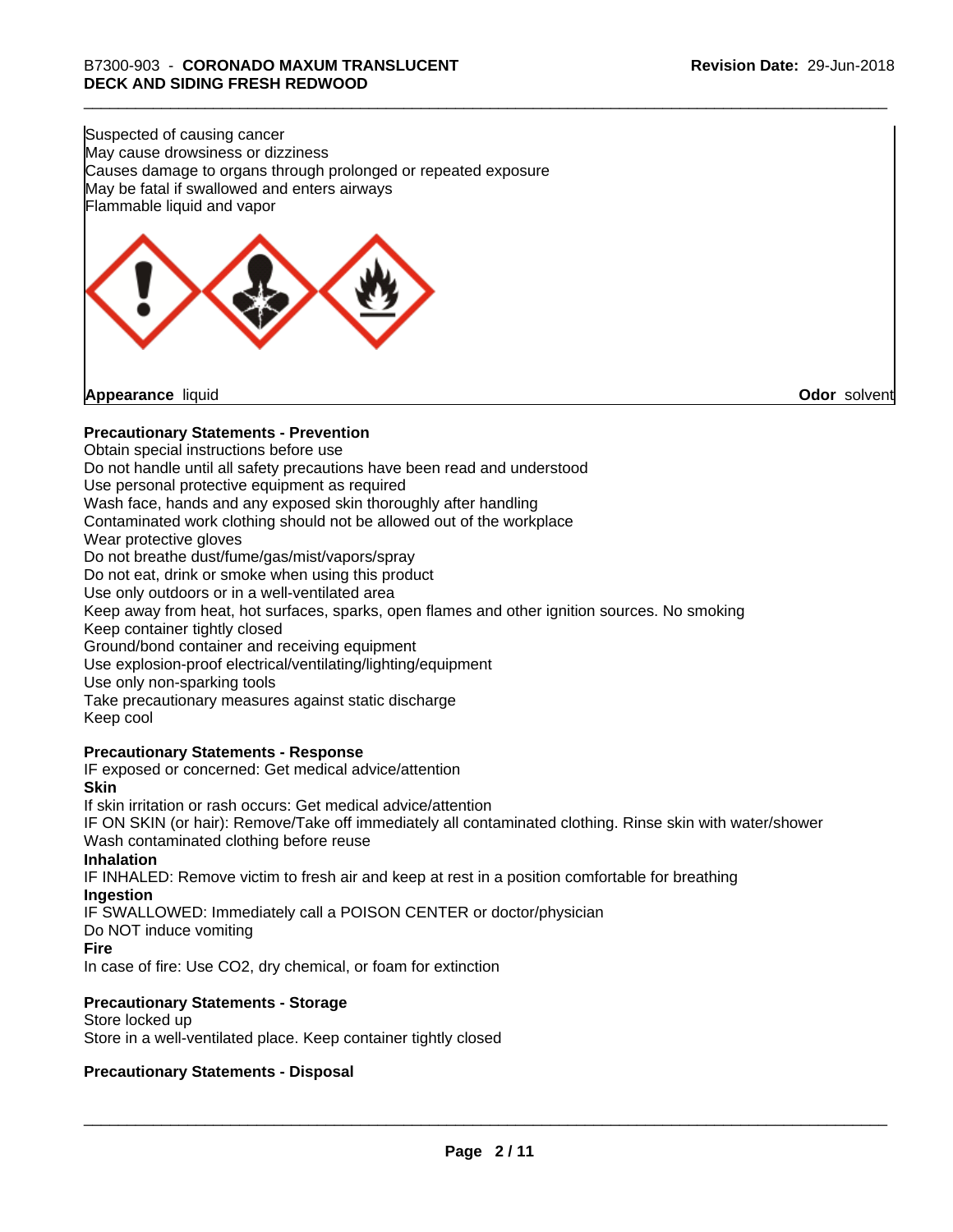Dispose of contents/container to an approved waste disposal plant

#### **Hazards not otherwise classified (HNOC)**

Rags, steel wool or waste soaked with this product may spontaneously catch fire if improperly discarded

#### **Other information**

No information available

# **3. COMPOSITION/INFORMATION ON INGREDIENTS**

| <b>Chemical name</b>                       | CAS No.       | Weight-% |
|--------------------------------------------|---------------|----------|
| Distillates, petroleum, hydrotreated light | 64742-47-8    | 40       |
| Stoddard solvent                           | 8052-41-3     | 25       |
| 1H-Isoindole-1,3(2H)-dione,                | 133-07-3      |          |
| 2-[(trichloromethyl)thio]-                 |               |          |
| 1,2,4-Trimethylbenzene                     | 95-63-6       |          |
| Cobalt bis(2-ethylhexanoate)               | 136-52-7      | 0.5      |
| Methyl ethyl ketoxime                      | $96 - 29 - 7$ | 0.5      |

|                                                  | 4. FIRST AID MEASURES                                                                                                                                                                                                               |
|--------------------------------------------------|-------------------------------------------------------------------------------------------------------------------------------------------------------------------------------------------------------------------------------------|
| <b>General Advice</b>                            | If symptoms persist, call a physician. Show this safety data sheet to the doctor in<br>attendance.                                                                                                                                  |
| <b>Eye Contact</b>                               | Immediately flush with plenty of water. After initial flushing, remove any contact<br>lenses and continue flushing for at least 15 minutes. Keep eye wide open while<br>rinsing. If symptoms persist, call a physician.             |
| <b>Skin Contact</b>                              | Wash off immediately with soap and plenty of water while removing all<br>contaminated clothes and shoes. If skin irritation persists, call a physician. Wash<br>clothing before reuse. Destroy contaminated articles such as shoes. |
| <b>Inhalation</b>                                | Move to fresh air. If symptoms persist, call a physician.<br>If not breathing, give artificial respiration. Call a physician immediately.                                                                                           |
| Ingestion                                        | Clean mouth with water and afterwards drink plenty of water. Do not induce<br>vomiting without medical advice. Never give anything by mouth to an unconscious<br>person. Consult a physician.                                       |
| <b>Protection Of First-Aiders</b>                | Use personal protective equipment.                                                                                                                                                                                                  |
| <b>Most Important</b><br><b>Symptoms/Effects</b> | May cause allergic skin reaction.                                                                                                                                                                                                   |
| <b>Notes To Physician</b>                        | Treat symptomatically.                                                                                                                                                                                                              |
|                                                  | 5. FIRE-FIGHTING MEASURES                                                                                                                                                                                                           |

**Suitable Extinguishing Media** Foam, dry powder or water. Use extinguishing measures that are appropriate to local circumstances and the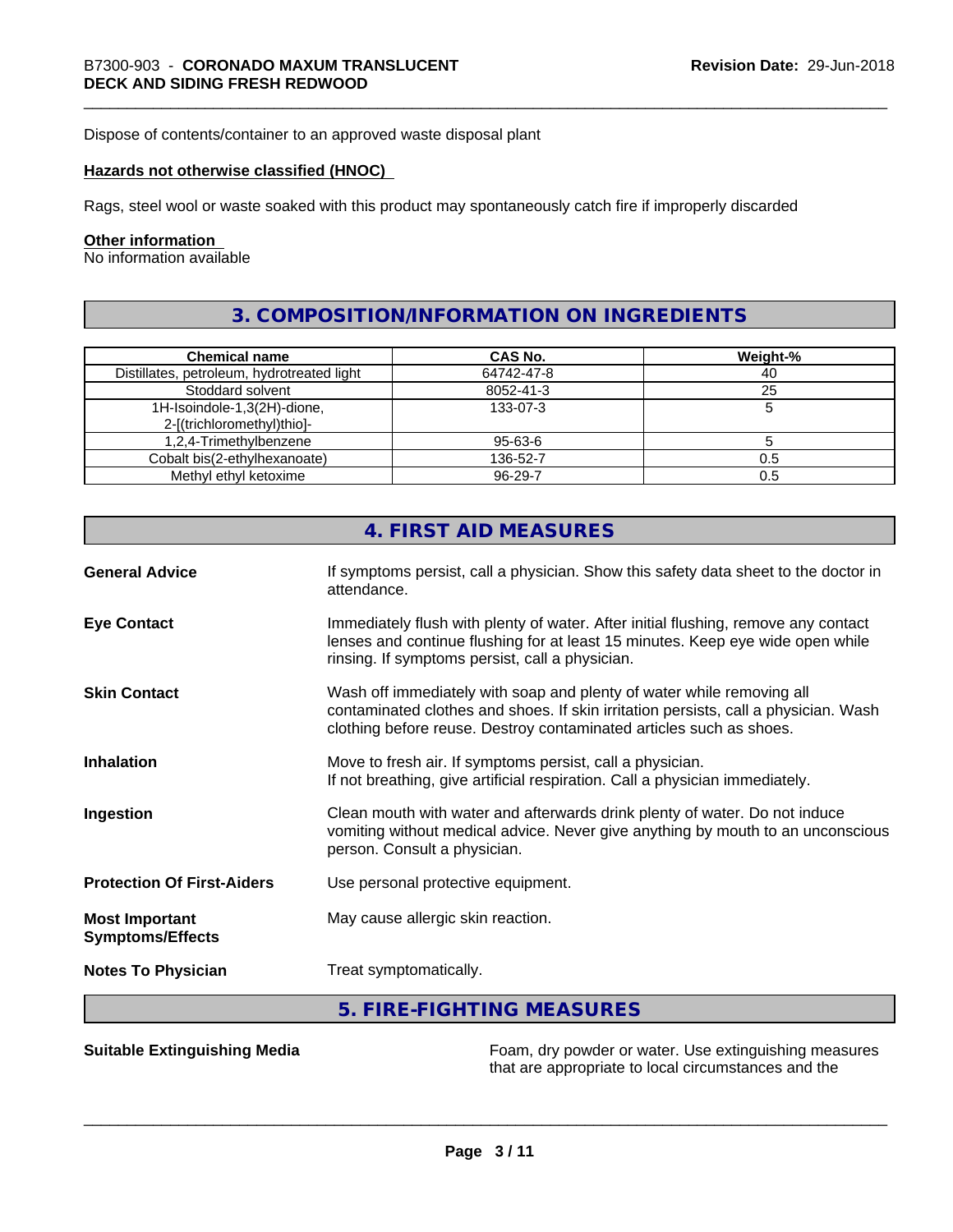|                                                                                  |                        | surrounding environment.       |                                                                                                                                                                                                                                             |
|----------------------------------------------------------------------------------|------------------------|--------------------------------|---------------------------------------------------------------------------------------------------------------------------------------------------------------------------------------------------------------------------------------------|
| <b>Protective Equipment And Precautions For</b><br><b>Firefighters</b>           |                        | and full protective gear.      | As in any fire, wear self-contained breathing apparatus<br>pressure-demand, MSHA/NIOSH (approved or equivalent)                                                                                                                             |
| <b>Specific Hazards Arising From The Chemical</b>                                |                        | vapors.                        | Combustible material. Closed containers may rupture if<br>exposed to fire or extreme heat. Keep product and empty<br>container away from heat and sources of ignition. Thermal<br>decomposition can lead to release of irritating gases and |
| <b>Sensitivity To Mechanical Impact</b>                                          |                        | N <sub>0</sub>                 |                                                                                                                                                                                                                                             |
| <b>Sensitivity To Static Discharge</b>                                           |                        | Yes                            |                                                                                                                                                                                                                                             |
| <b>Flash Point Data</b><br>Flash Point (°F)<br>Flash Point (°C)<br><b>Method</b> |                        | 105<br>40.6<br><b>PMCC</b>     |                                                                                                                                                                                                                                             |
| <b>Flammability Limits In Air</b>                                                |                        |                                |                                                                                                                                                                                                                                             |
| Lower flammability limit:<br><b>Upper flammability limit:</b>                    |                        | Not available<br>Not available |                                                                                                                                                                                                                                             |
| Health: 1<br><b>NFPA</b>                                                         | <b>Flammability: 2</b> | <b>Instability: 0</b>          | <b>Special: Not Applicable</b>                                                                                                                                                                                                              |
| <b>NFPA Legend</b>                                                               |                        |                                |                                                                                                                                                                                                                                             |

- 0 Not Hazardous
- 1 Slightly
- 2 Moderate
- 3 High
- 4 Severe

*The ratings assigned are only suggested ratings, the contractor/employer has ultimate responsibilities for NFPA ratings where this system is used.*

*Additional information regarding the NFPA rating system is available from the National Fire Protection Agency (NFPA) at www.nfpa.org.*

## **6. ACCIDENTAL RELEASE MEASURES**

| <b>Personal Precautions</b>      | Use personal protective equipment. Remove all sources of ignition.                                                                                                                                                                                                                                         |
|----------------------------------|------------------------------------------------------------------------------------------------------------------------------------------------------------------------------------------------------------------------------------------------------------------------------------------------------------|
| <b>Other Information</b>         | Prevent further leakage or spillage if safe to do so. Do not allow material to<br>contaminate ground water system. Prevent product from entering drains. Do not<br>flush into surface water or sanitary sewer system. Local authorities should be<br>advised if significant spillages cannot be contained. |
| <b>Environmental precautions</b> | See Section 12 for additional Ecological Information.                                                                                                                                                                                                                                                      |
| <b>Methods for Cleaning Up</b>   | Dam up. Soak up with inert absorbent material. Pick up and transfer to properly<br>labeled containers. Clean contaminated surface thoroughly.                                                                                                                                                              |
|                                  |                                                                                                                                                                                                                                                                                                            |

#### **7. HANDLING AND STORAGE**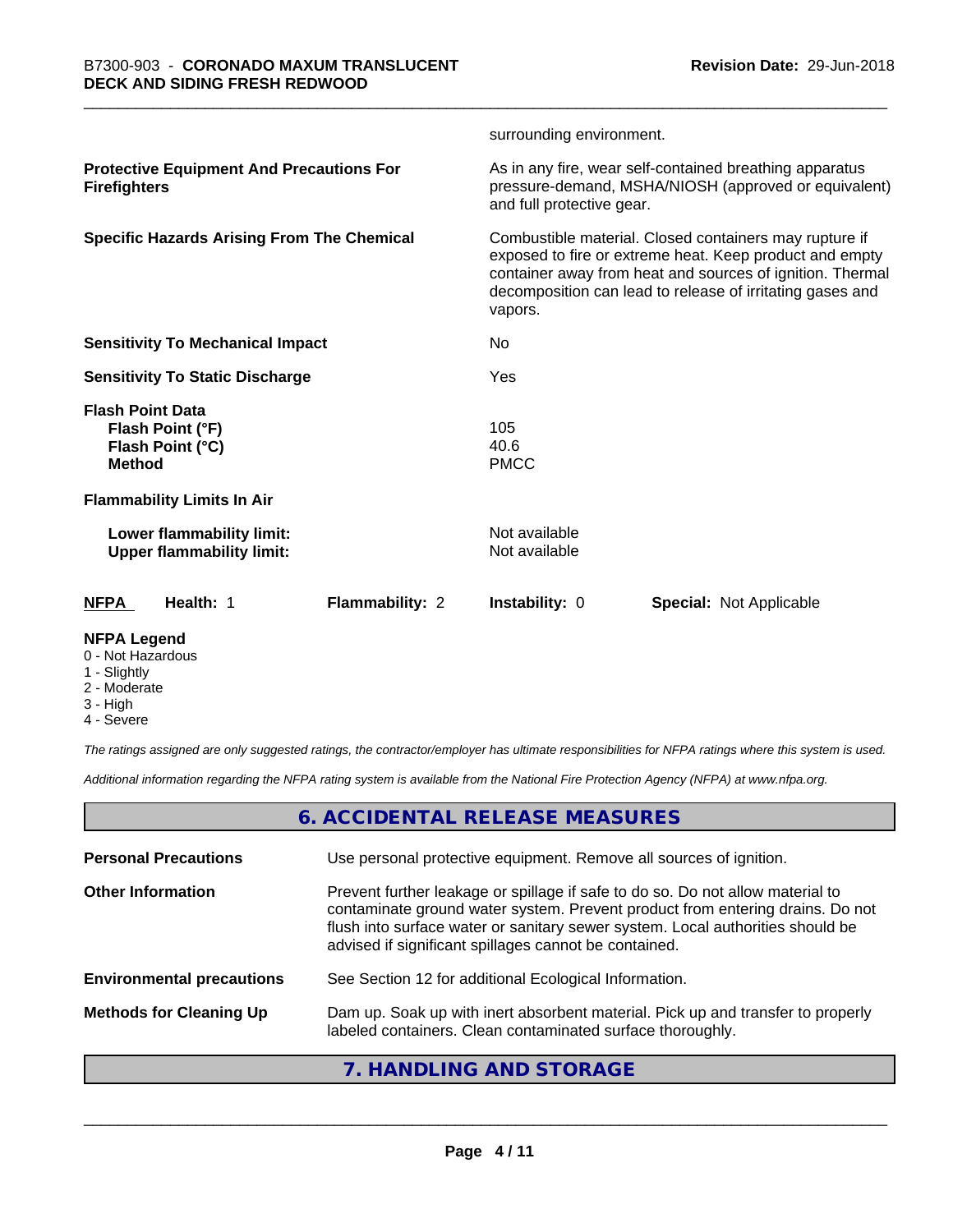| <b>Handling</b>               | Use only in area provided with appropriate exhaust ventilation. Do not breathe<br>vapors or spray mist. Wear personal protective equipment. Take precautionary<br>measures against static discharges. To avoid ignition of vapors by static electricity<br>discharge, all metal parts of the equipment must be grounded. Keep away from<br>open flames, hot surfaces and sources of ignition. |
|-------------------------------|-----------------------------------------------------------------------------------------------------------------------------------------------------------------------------------------------------------------------------------------------------------------------------------------------------------------------------------------------------------------------------------------------|
| <b>Storage</b>                | Keep containers tightly closed in a dry, cool and well-ventilated place. Keep away<br>from heat. Keep away from open flames, hot surfaces and sources of ignition.<br>Keep in properly labeled containers. Keep out of the reach of children.                                                                                                                                                 |
|                               | <b>DANGER</b> - Rags, steel wool or waste soaked with this product may<br>spontaneously catch fire if improperly discarded. Immediately after use, place<br>rags, steel wool or waste in a sealed water-filled metal container.                                                                                                                                                               |
| <b>Incompatible Materials</b> | Incompatible with strong acids and bases and strong oxidizing agents.                                                                                                                                                                                                                                                                                                                         |

## **8. EXPOSURE CONTROLS / PERSONAL PROTECTION**

#### **Exposure Limits**

| <b>Chemical name</b> | <b>ACGIH TLV</b> | <b>OSHA PEL</b>                        |
|----------------------|------------------|----------------------------------------|
| Stoddard solvent     | TWA<br>100 ppm   | 500 ppm -<br><b>TWA</b>                |
|                      |                  | <b>TWA</b><br>2900 mg/m <sup>3</sup> - |

#### **Legend**

ACGIH - American Conference of Governmental Industrial Hygienists Exposure Limits OSHA - Occupational Safety & Health Administration Exposure Limits N/E - Not Established

**Engineering Measures** Ensure adequate ventilation, especially in confined areas.

#### **Personal Protective Equipment**

| <b>Eye/Face Protection</b><br><b>Skin Protection</b><br><b>Respiratory Protection</b> | Safety glasses with side-shields.<br>Long sleeved clothing. Protective gloves.<br>In operations where exposure limits are exceeded, use a NIOSH approved<br>respirator that has been selected by a technically qualified person for the specific<br>work conditions. When spraying the product or applying in confined areas, wear a<br>NIOSH approved respirator specified for paint spray or organic vapors. |
|---------------------------------------------------------------------------------------|----------------------------------------------------------------------------------------------------------------------------------------------------------------------------------------------------------------------------------------------------------------------------------------------------------------------------------------------------------------------------------------------------------------|
| <b>Hygiene Measures</b>                                                               | Avoid contact with skin, eyes and clothing. Remove and wash contaminated<br>clothing before re-use. Wash thoroughly after handling. When using do not eat,<br>drink or smoke.                                                                                                                                                                                                                                  |

# **9. PHYSICAL AND CHEMICAL PROPERTIES**

**Appearance** liquid<br> **Appearance** liquid<br> **Odor** solver **Density (lbs/gal)** 7.25 - 7.35<br>**Specific Gravity** 0.87 - 0.89 **Specific Gravity** 

**Odor** solvent **Odor Threshold** No information available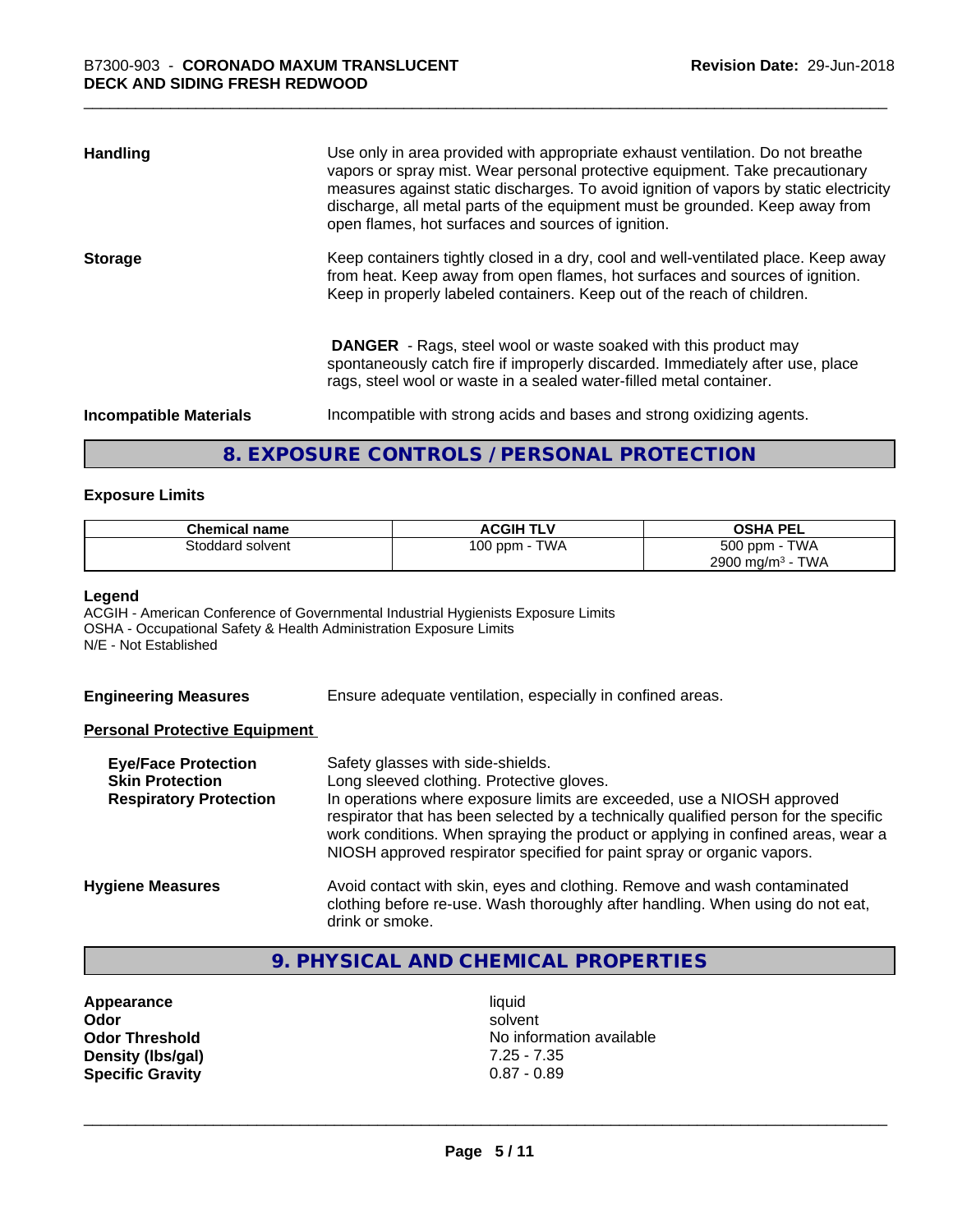**Viscosity (cps)** <br> **Viscosity (cps)** No information available<br>
No information available<br>
No information available **Water solubility**<br> **Evaporation Rate**<br> **Evaporation Rate**<br> **Evaporation Rate Vapor** pressure @20 °C (kPa) **Vapor density No information available Wt. % Solids** 35 - 45 **Vol. % Solids Wt. % Volatiles** 55 - 65 **Vol. % Volatiles** 65 - 75 **VOC Regulatory Limit (g/L)** <550 **Boiling Point (°F)** 279 **Boiling Point (°C)**<br>**Freezing Point (°F) Freezing Point (°C)** No information available **Flash Point (°F)** 105 **Flash Point (°C)** 40.6 **Method** PMCC **Flammability (solid, gas)** Not applicable **Upper flammability limit:** No information available **Lower flammability limit:** No information available **Autoignition Temperature (°F)** No information available **Autoignition Temperature (°C)** No information available **Decomposition Temperature (°F)** No information available **Decomposition Temperature (°C)** No information available<br> **Partition coefficient Partition available** 

**pH**<br>
Viscosity (cps) The Contract of the Contract of No information available<br>
No information available **Solubility(ies)** No information available No information available<br>No information available **No information available No information available** 

## **10. STABILITY AND REACTIVITY**

| <b>Reactivity</b>                         | Not Applicable                                                                           |
|-------------------------------------------|------------------------------------------------------------------------------------------|
| <b>Chemical Stability</b>                 | Stable under normal conditions. Hazardous polymerisation<br>does not occur.              |
| <b>Conditions to avoid</b>                | Keep away from open flames, hot surfaces, static<br>electricity and sources of ignition. |
| <b>Incompatible Materials</b>             | Incompatible with strong acids and bases and strong<br>oxidizing agents.                 |
| <b>Hazardous Decomposition Products</b>   | Thermal decomposition can lead to release of irritating<br>gases and vapors.             |
| <b>Possibility of hazardous reactions</b> | None under normal conditions of use.                                                     |

#### **11. TOXICOLOGICAL INFORMATION**

**Product Information**

**Information on likely routes of exposure**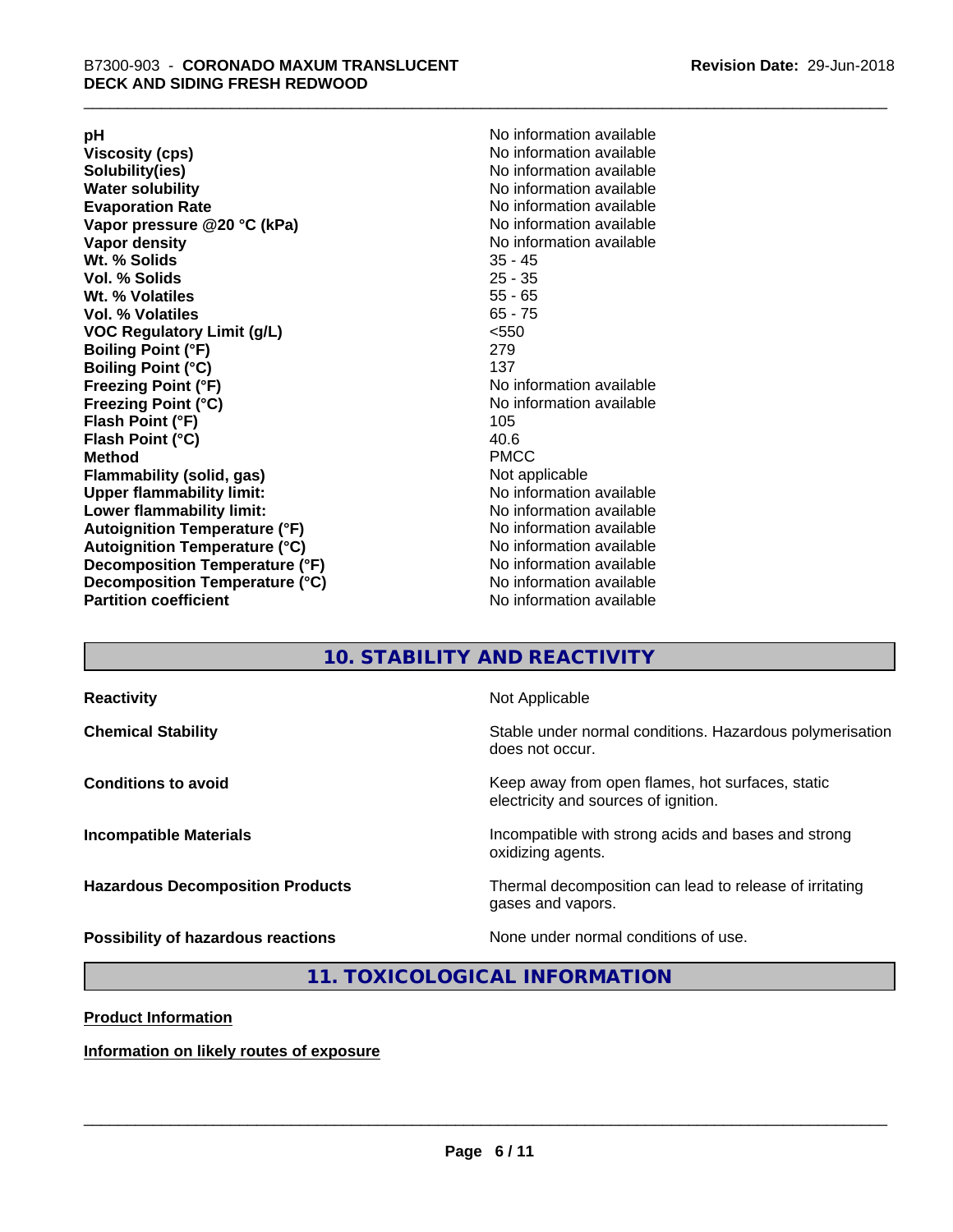| <b>Principal Routes of Exposure</b> | Eye contact, skin contact and inhalation.                                                                                                                                                                                            |
|-------------------------------------|--------------------------------------------------------------------------------------------------------------------------------------------------------------------------------------------------------------------------------------|
| <b>Acute Toxicity</b>               |                                                                                                                                                                                                                                      |
| <b>Product Information</b>          | Repeated or prolonged exposure to organic solvents may lead to permanent brain<br>and nervous system damage. Intentional misuse by deliberately concentrating and<br>inhaling vapors may be harmful or fatal.                        |
|                                     | Symptoms related to the physical, chemical and toxicological characteristics                                                                                                                                                         |
| <b>Symptoms</b>                     | No information available.                                                                                                                                                                                                            |
|                                     | Delayed and immediate effects as well as chronic effects from short and long-term exposure                                                                                                                                           |
| Eye contact                         | Contact with eyes may cause irritation.                                                                                                                                                                                              |
| <b>Skin contact</b>                 | May cause skin irritation and/or dermatitis. Prolonged skin contact may defat the<br>skin and produce dermatitis.                                                                                                                    |
| Ingestion                           | Ingestion may cause irritation to mucous membranes. Small amounts of this<br>product aspirated into the respiratory system during ingestion or vomiting may<br>cause mild to severe pulmonary injury, possibly progressing to death. |
| <b>Inhalation</b>                   | High vapor / aerosol concentrations are irritating to the eyes, nose, throat and<br>lungs and may cause headaches, dizziness, drowsiness, unconsciousness, and<br>other central nervous system effects.                              |
| <b>Sensitization</b>                | May cause an allergic skin reaction.                                                                                                                                                                                                 |
| <b>Neurological Effects</b>         | No information available.                                                                                                                                                                                                            |
| <b>Mutagenic Effects</b>            | No information available.                                                                                                                                                                                                            |
| <b>Reproductive Effects</b>         | No information available.                                                                                                                                                                                                            |
| <b>Developmental Effects</b>        | No information available.                                                                                                                                                                                                            |
| <b>Target organ effects</b>         | No information available.                                                                                                                                                                                                            |
| <b>STOT - repeated exposure</b>     | No information available.                                                                                                                                                                                                            |
| <b>STOT - single exposure</b>       | No information available.                                                                                                                                                                                                            |
| Other adverse effects               | No information available.                                                                                                                                                                                                            |
| <b>Aspiration Hazard</b>            | May be harmful if swallowed and enters airways. Small amounts of this product                                                                                                                                                        |
|                                     | aspirated into the respiratory system during ingestion or vomiting may cause mild<br>to severe pulmonary injury, possibly progressing to death.                                                                                      |

#### **Numerical measures of toxicity**

#### **The following values are calculated based on chapter 3.1 of the GHS document**

| <b>ATEmix (oral)</b>                    | 11990 mg/kg |
|-----------------------------------------|-------------|
| <b>ATEmix (dermal)</b>                  | 5220 mg/kg  |
| ATEmix (inhalation-dust/mist) 55.5 mg/L |             |

#### **Component Information**

#### **Acute Toxicity**

Distillates, petroleum, hydrotreated light LD50 Oral: > 5,000 mg/kg (Rat) LD50 Dermal: > 3,000 mg/kg (Rabbit) Stoddard solvent LD50 Oral: > 5,000 mg/kg (Rat) LD50 Dermal:  $> 3160$  mg/kg (Rabbit)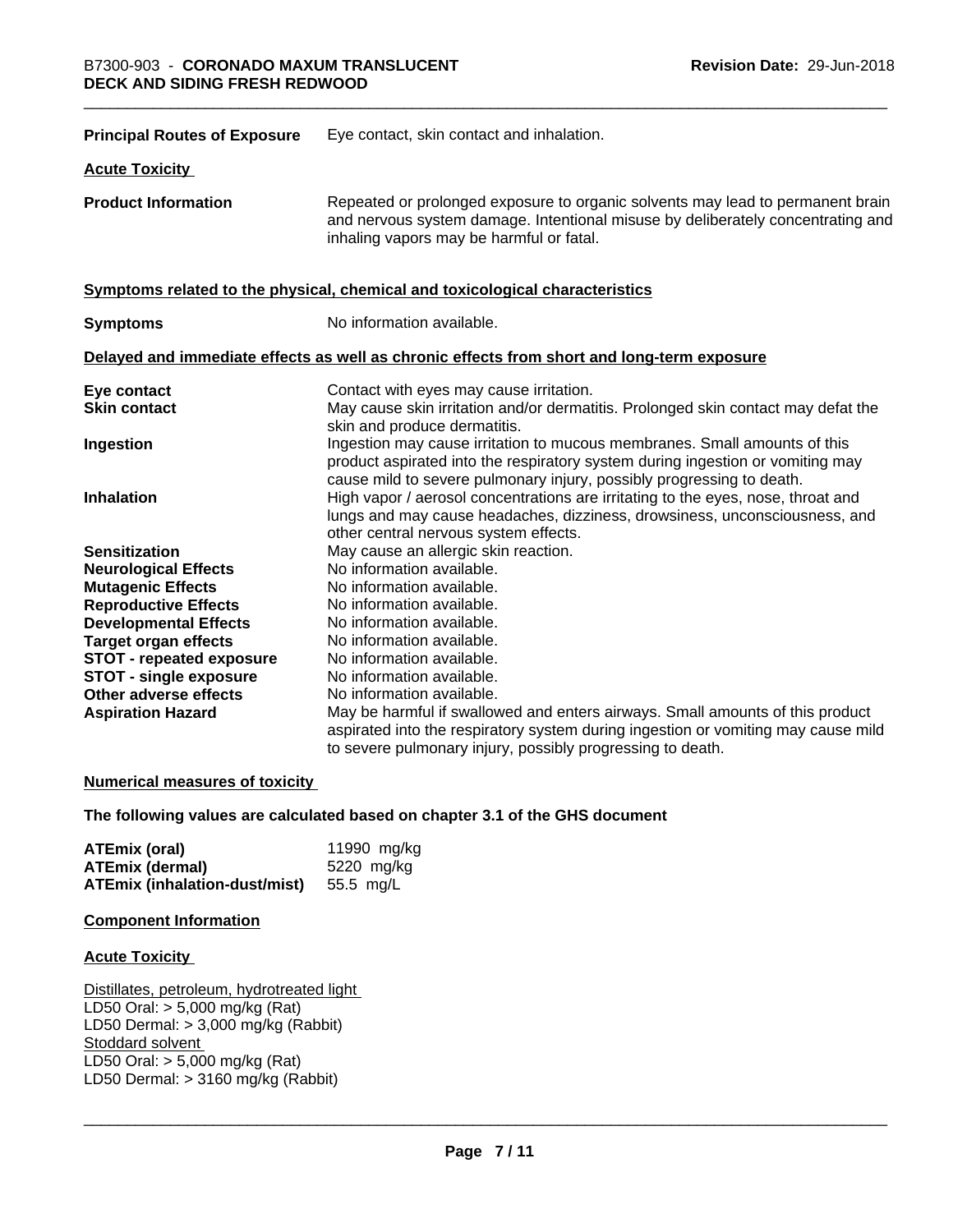LC50 Inhalation (Vapor): > 6.1 mg/L (Rat) 1H-Isoindole-1,3(2H)-dione, 2-[(trichloromethyl)thio]- LD50 Oral: 2636 mg/kg (Rat) LD50 Dermal: > 22600 mg/kg (Rabbit) LC50 Inhalation (Vapor):  $>$  5000 mg/m<sup>3</sup> 1,2,4-Trimethylbenzene LD50 Oral: 5000 mg/kg (Rat) LC50 Inhalation (Vapor): 18000 mg/m<sup>3</sup> (Rat, 4 hr.) Methyl ethyl ketoxime LD50 Oral: 930 mg/kg (Rat) LD50 Dermal: 200 µL/kg (Rabbit) LC50 Inhalation (Vapor): > 4.8 mg/L (Rat)

#### **Carcinogenicity**

*The information below indicateswhether each agency has listed any ingredient as a carcinogen:.*

| <b>Chemical name</b>         | <b>IARC</b>               | <b>NTP</b> | OSHA   |
|------------------------------|---------------------------|------------|--------|
|                              | .<br>2B<br>Possible Human |            | ∟isted |
| Cobalt bis(2-ethylhexanoate) | Carcinoɑen                |            |        |

• Cobalt and cobalt compounds are listed as possible human carcinogens by IARC (2B). However, there is inadequate evidence of the carcinogenicity of cobalt and cobalt compounds in humans.

#### **Legend**

IARC - International Agency for Research on Cancer NTP - National Toxicity Program OSHA - Occupational Safety & Health Administration

**12. ECOLOGICAL INFORMATION**

#### **Ecotoxicity Effects**

The environmental impact of this product has not been fully investigated.

#### **Product Information**

#### **Acute Toxicity to Fish**

No information available

#### **Acute Toxicity to Aquatic Invertebrates**

No information available

#### **Acute Toxicity to Aquatic Plants**

No information available

#### **Persistence / Degradability**

No information available.

#### **Bioaccumulation**

No information available.

#### **Mobility in Environmental Media**

No information available.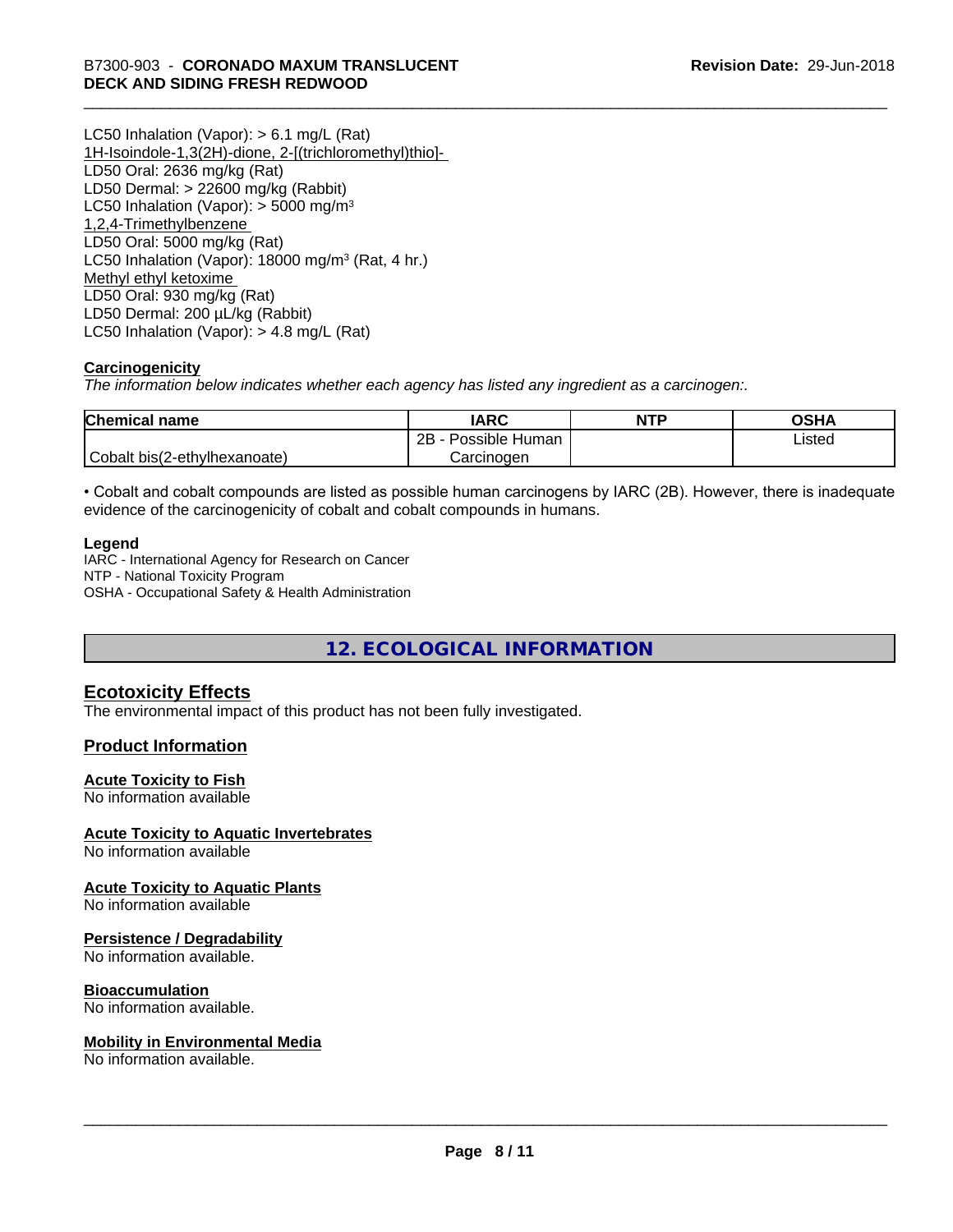**Ozone**

No information available

#### **Component Information**

#### **Acute Toxicity to Fish**

Methyl ethyl ketoxime LC50: 48 mg/L (Bluegill sunfish - 96 hr.)

#### **Acute Toxicity to Aquatic Invertebrates**

Methyl ethyl ketoxime EC50: 750 mg/L (Daphnia magna - 48 hr.)

#### **Acute Toxicity to Aquatic Plants**

No information available

|                                | 13. DISPOSAL CONSIDERATIONS                                                                                                                                                                                               |
|--------------------------------|---------------------------------------------------------------------------------------------------------------------------------------------------------------------------------------------------------------------------|
| <b>Waste Disposal Method</b>   | Dispose of in accordance with federal, state, and local regulations. Local<br>requirements may vary, consult your sanitation department or state-designated<br>environmental protection agency for more disposal options. |
| <b>Empty Container Warning</b> | Emptied containers may retain product residue. Follow label warnings even after<br>container is emptied. Residual vapors may explode on ignition.                                                                         |

#### **14. TRANSPORT INFORMATION**

| <b>DOT</b> |  |
|------------|--|
|------------|--|

| <b>Proper Shipping Name</b> | <b>PAINT</b>                                               |
|-----------------------------|------------------------------------------------------------|
| <b>Hazard class</b>         |                                                            |
| UN-No.                      | UN1263                                                     |
| <b>Packing Group</b>        | Ш                                                          |
| <b>Description</b>          | UN1263, PAINT, 3, III, Marine Pollutant (Stoddard solvent) |

In the US this material may be reclassified as a Combustible Liquid and is not regulated in containers of less than 119 gallons (450 liters) via surface transportation (refer to 49CFR173.120(b)(2) for further information).

| IMDG / IMO  | Contact the preparer for further information. |
|-------------|-----------------------------------------------|
| ICAO / IATA | Contact the preparer for further information. |

**15. REGULATORY INFORMATION**

#### **International Inventories**

| <b>TSCA: United States</b> | Yes - All components are listed or exempt. |
|----------------------------|--------------------------------------------|
| <b>DSL: Canada</b>         | Yes - All components are listed or exempt. |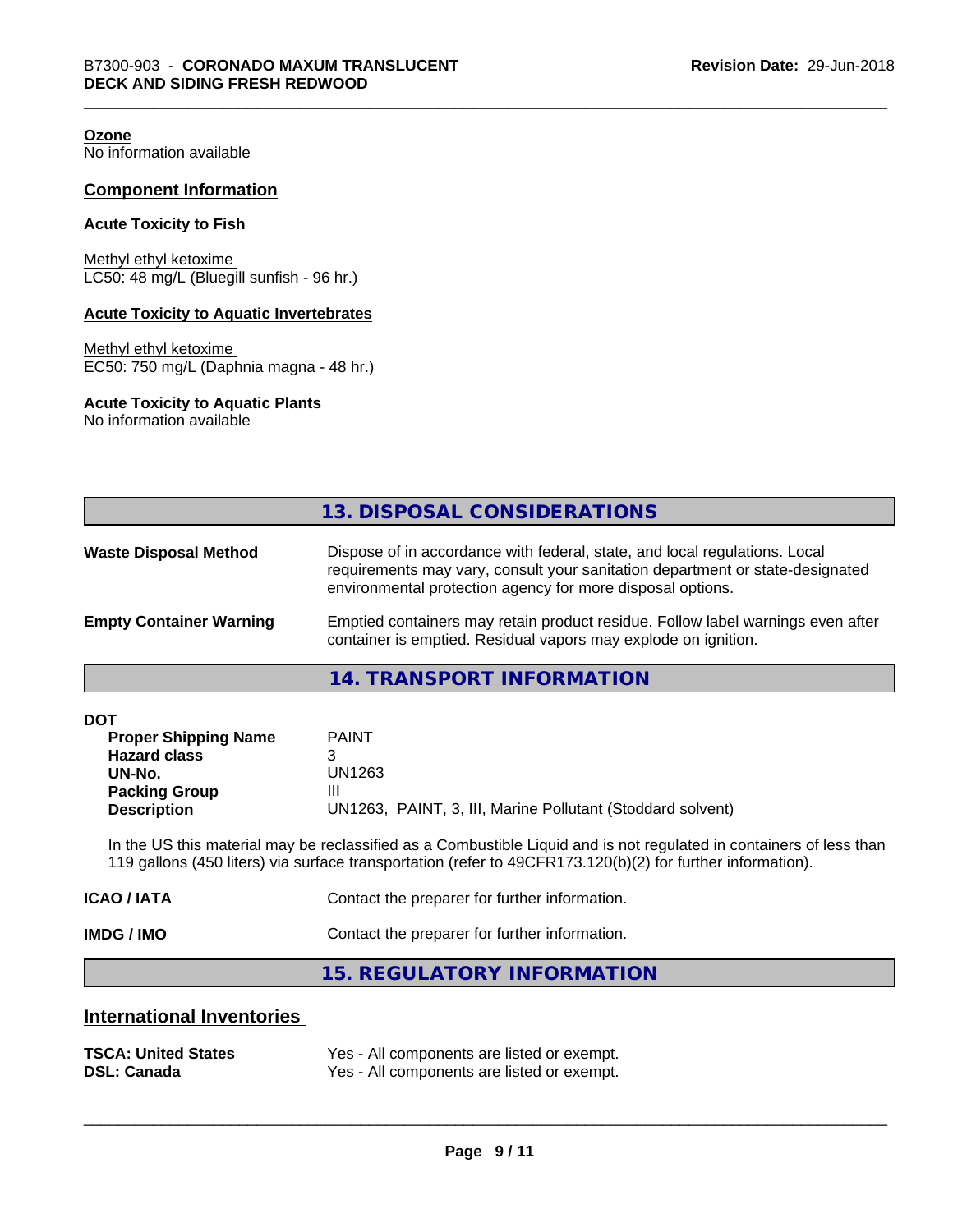#### **Federal Regulations**

| SARA 311/312 hazardous categorization |     |  |
|---------------------------------------|-----|--|
| Acute health hazard                   | Yes |  |
| Chronic Health Hazard                 | Yes |  |
| Fire hazard                           | Yes |  |
| Sudden release of pressure hazard     | Nο  |  |
| Reactive Hazard                       | No  |  |

#### **SARA 313**

Section 313 of Title III of the Superfund Amendments and Reauthorization Act of 1986 (SARA). This product contains a chemical or chemicals which are subject to the reporting requirements of the Act and Title 40 of the Code of Federal Regulations, Part 372:

| <b>Chemical name</b>                                      | <b>CAS No.</b> | Weight-% | <b>CERCLA/SARA 313</b><br>(de minimis concentration) |
|-----------------------------------------------------------|----------------|----------|------------------------------------------------------|
| 1H-Isoindole-1,3(2H)-dione,<br>2-[(trichloromethyl)thio]- | 133-07-3       |          |                                                      |
| 1,2,4-Trimethylbenzene                                    | 95-63-6        |          | 1.0                                                  |

#### **Clean Air Act,Section 112 Hazardous Air Pollutants (HAPs) (see 40 CFR 61)**

This product contains the following HAPs:

*None*

#### **US State Regulations**

#### **California Proposition 65**

**A** WARNING: Cancer and Reproductive Harm– www.P65warnings.ca.gov

#### **State Right-to-Know**

| <b>Chemical name</b>        | <b>Massachusetts</b> | <b>New Jersey</b> | Pennsylvania |
|-----------------------------|----------------------|-------------------|--------------|
| Stoddard solvent            |                      |                   |              |
| 1H-Isoindole-1,3(2H)-dione, |                      |                   |              |
| 2-[(trichloromethyl)thio]-  |                      |                   |              |
| 1,2,4-Trimethylbenzene      |                      |                   |              |

#### **Legend**

X - Listed

## **16. OTHER INFORMATION**

**HMIS** - **Health:** 1\* **Flammability:** 2 **Reactivity:** 0 **PPE:** -

 $\overline{\phantom{a}}$  ,  $\overline{\phantom{a}}$  ,  $\overline{\phantom{a}}$  ,  $\overline{\phantom{a}}$  ,  $\overline{\phantom{a}}$  ,  $\overline{\phantom{a}}$  ,  $\overline{\phantom{a}}$  ,  $\overline{\phantom{a}}$  ,  $\overline{\phantom{a}}$  ,  $\overline{\phantom{a}}$  ,  $\overline{\phantom{a}}$  ,  $\overline{\phantom{a}}$  ,  $\overline{\phantom{a}}$  ,  $\overline{\phantom{a}}$  ,  $\overline{\phantom{a}}$  ,  $\overline{\phantom{a}}$ 

# **HMIS Legend**

0 - Minimal Hazard